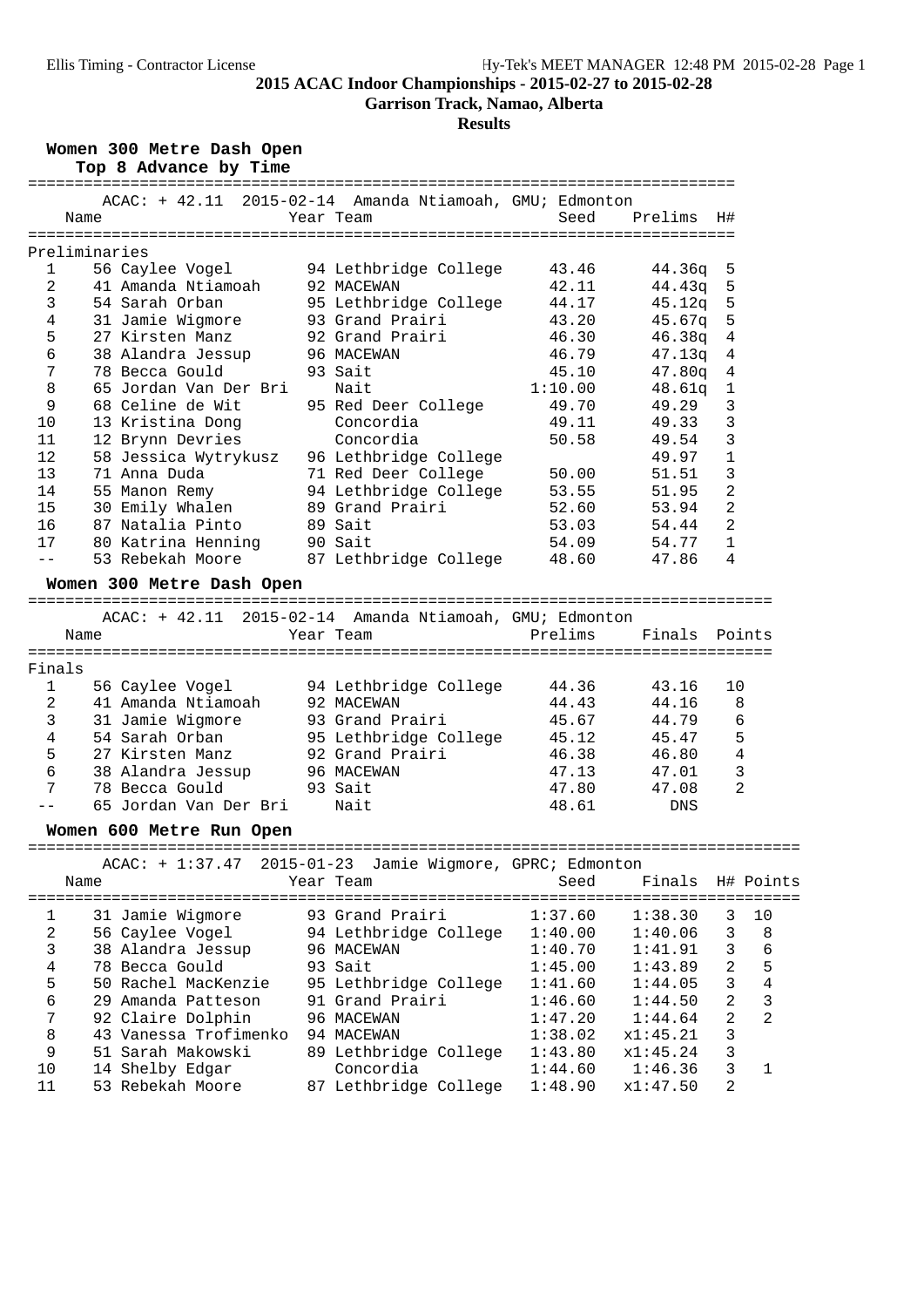**Garrison Track, Namao, Alberta**

**Results**

|    | Women 600 Metre Run Open |                       |         |            |                |
|----|--------------------------|-----------------------|---------|------------|----------------|
| 12 | 54 Sarah Orban           | 95 Lethbridge College | 1:42.90 | x1:51.10   | 3              |
| 13 | 84 Megan Jorgensen       | 93 Sait               | 1:52.93 | 1:51.65    | $\overline{2}$ |
| 14 | 13 Kristina Dong         | Concordia             | 1:53.10 | 1:52.59    | $\overline{2}$ |
| 15 | 86 Jayme Nagy            | 92 Sait               | 1:53.42 | x1:52.69   | $\overline{2}$ |
| 16 | 68 Celine de Wit         | 95 Red Deer College   | 1:54.60 | 1:53.67    | $\overline{2}$ |
| 17 | 71 Anna Duda             | 71 Red Deer College   | 1:57.70 | 1:59.35    | $\mathbf 1$    |
| 18 | 18 Rachael Smilie        | Concordia             | 2:03.71 | x2:01.86   | $\mathbf{1}$   |
| 19 | 9 Hannah Vesely          | Augustana             | 2:08.00 | 2:04.53    | $\mathbf 1$    |
| 20 | 87 Natalia Pinto         | 89 Sait               | 2:04.16 | x2:05.51   | 1              |
| 21 | 80 Katrina Henning       | 90 Sait               | 2:06.74 | x2:05.69   | $\mathbf 1$    |
| 22 | 30 Emily Whalen          | 89 Grand Prairi       | 2:08.20 | x2:06.15   | $\mathbf{1}$   |
| 23 | 77 Melissa Ray           | 94 Red Deer College   | 2:17.10 | x2:16.05   | $\mathbf{1}$   |
|    | 23 Jackie Benning        | 90 Grand Prairi       | 1:42.60 | SCR.       |                |
|    | 27 Kirsten Manz          | 92 Grand Prairi       | 1:50.00 | <b>SCR</b> |                |
|    | 36 Chanelle Gagne        | 95 MACEWAN            | 1:41.30 | <b>SCR</b> |                |
|    |                          |                       |         |            |                |

#### **Women 1000 Metre Run Open**

|      | $ACAC: + 2:57.41$ 2015-02-14 Jamie Wigmore, GPRC; Edmonton |                       |         |                  |                |                |
|------|------------------------------------------------------------|-----------------------|---------|------------------|----------------|----------------|
| Name |                                                            | Year Team             | Seed    | Finals H# Points |                |                |
|      |                                                            |                       |         |                  |                |                |
| 1    | 31 Jamie Wigmore 93 Grand Prairi                           |                       | 2:57.40 | 3:02.76          | 2              | 10             |
| 2    | 23 Jackie Benning 90 Grand Prairi                          |                       | 3:03.40 | 3:08.07          | 2              | 8              |
| 3    | 43 Vanessa Trofimenko 94 MACEWAN                           |                       | 3:02.83 | 3:13.28          | 2              | 6              |
| 4    | 50 Rachel MacKenzie                                        | 95 Lethbridge College | 3:10.30 | 3:16.16          | 2              | 5              |
| 5    | 36 Chanelle Gagne                                          | 95 MACEWAN            | 3:04.75 | 3:17.37          | 2              | 4              |
| 6    | 51 Sarah Makowski                                          | 89 Lethbridge College | 3:18.10 | 3:17.38          | $\overline{2}$ | 3              |
| 7    | 53 Rebekah Moore 87 Lethbridge College                     |                       | 3:19.50 | x3:22.59         | 2              |                |
| 8    | 84 Megan Jorgensen 93 Sait                                 |                       | 3:21.77 | 3:22.97          | $\mathfrak{D}$ | $\mathfrak{D}$ |
| 9    | 86 Jayme Nagy                                              | 92 Sait               | 3:24.71 | 3:25.54          | $\overline{2}$ | 1              |
| 10   | 57 Sylvia Von Gunten                                       | 95 Lethbridge College | 3:31.00 | x3:31.26         | $\mathbf{1}$   |                |
| 11   | 22 Ana Zulic                                               | Concordia             | 3:41.82 | 3:35.79          | 1              |                |
| 12   | 61 Megan Niemegeers                                        | Nait                  | 6:30.00 | 3:37.29          | $\mathbf{1}$   |                |
| 13   | 18 Rachael Smilie                                          | Concordia             | 3:39.56 | 3:38.07          | $\mathbf{1}$   |                |
| 14   | 64 Alexis Taylor                                           | Nait                  | 6:30.00 | 3:50.75          | $\mathbf{1}$   |                |
| 15   | 73 Robyn Hebert 95 Red Deer College                        |                       |         | 3:51.22          | 1              |                |
| 16   | 9 Hannah Vesely                                            | Augustana             | 3:53.70 | 3:54.74          | $\mathbf{1}$   |                |
| 17   | 77 Melissa Ray 194 Red Deer College                        |                       | 4:05.80 | 3:59.63          |                |                |
|      |                                                            |                       |         |                  |                |                |

#### **Women 1500 Metre Run Open**

|   |      | Prov. Indoor: $\#$ 4:20.51<br>Prov. Under: $\& 4:27.95$<br>$ACAC: + 4:40.30 2015-01-24$<br>$ACAC Champs: ~ 4:47.48 2014-03-07$ | 1990-02-17<br>1981-03-08 |                 | Karen Dunston (66), CS; Edmonton AB<br>Brigit Otto (61), EOC; Edmonton, AB<br>Jamie Wigmore, GPRC; Edmonton<br>Jamie Wigmore, GPRC; CFB Edmonton |         |      |                  |                |                |
|---|------|--------------------------------------------------------------------------------------------------------------------------------|--------------------------|-----------------|--------------------------------------------------------------------------------------------------------------------------------------------------|---------|------|------------------|----------------|----------------|
|   | Name |                                                                                                                                |                          | Year Team       |                                                                                                                                                  |         | Seed | Finals H# Points |                |                |
|   |      |                                                                                                                                |                          |                 |                                                                                                                                                  |         |      |                  |                |                |
|   |      | 28 Mirelle Martens                                                                                                             |                          | 96 Grand Prairi |                                                                                                                                                  | 4:44.40 |      | 4:50.44          | $\overline{2}$ | 10             |
| 2 |      | 23 Jackie Benning                                                                                                              |                          | 90 Grand Prairi |                                                                                                                                                  | 4:54.60 |      | 4:58.27          | $2^{1}$        | -8             |
| 3 |      | 81 Sara Hewitt                                                                                                                 |                          | 88 Sait         |                                                                                                                                                  |         |      | 5:08.88          | $\mathbf{1}$   | 6              |
| 4 |      | 36 Chanelle Gagne                                                                                                              |                          | 95 MACEWAN      |                                                                                                                                                  | 4:54.10 |      | 5:10.27          | 2              | 5              |
| 5 |      | 50 Rachel MacKenzie                                                                                                            |                          |                 | 95 Lethbridge College                                                                                                                            | 5:10.30 |      | 5:12.44          | $\overline{2}$ | $\overline{4}$ |
| 6 |      | 43 Vanessa Trofimenko                                                                                                          |                          | 94 MACEWAN      |                                                                                                                                                  | 4:39.16 |      | 5:14.23          | $\mathfrak{D}$ | 3              |
| 7 |      | 15 Marriya Jenkins                                                                                                             |                          | Concordia       |                                                                                                                                                  | 5:14.95 |      | 5:15.27          | $\mathfrak{D}$ | $\mathfrak{D}$ |
| 8 |      | 60 Sarah McMaster                                                                                                              |                          | Nait            |                                                                                                                                                  | 5:20.00 |      | 5:16.12          |                |                |
|   |      |                                                                                                                                |                          |                 |                                                                                                                                                  |         |      |                  |                |                |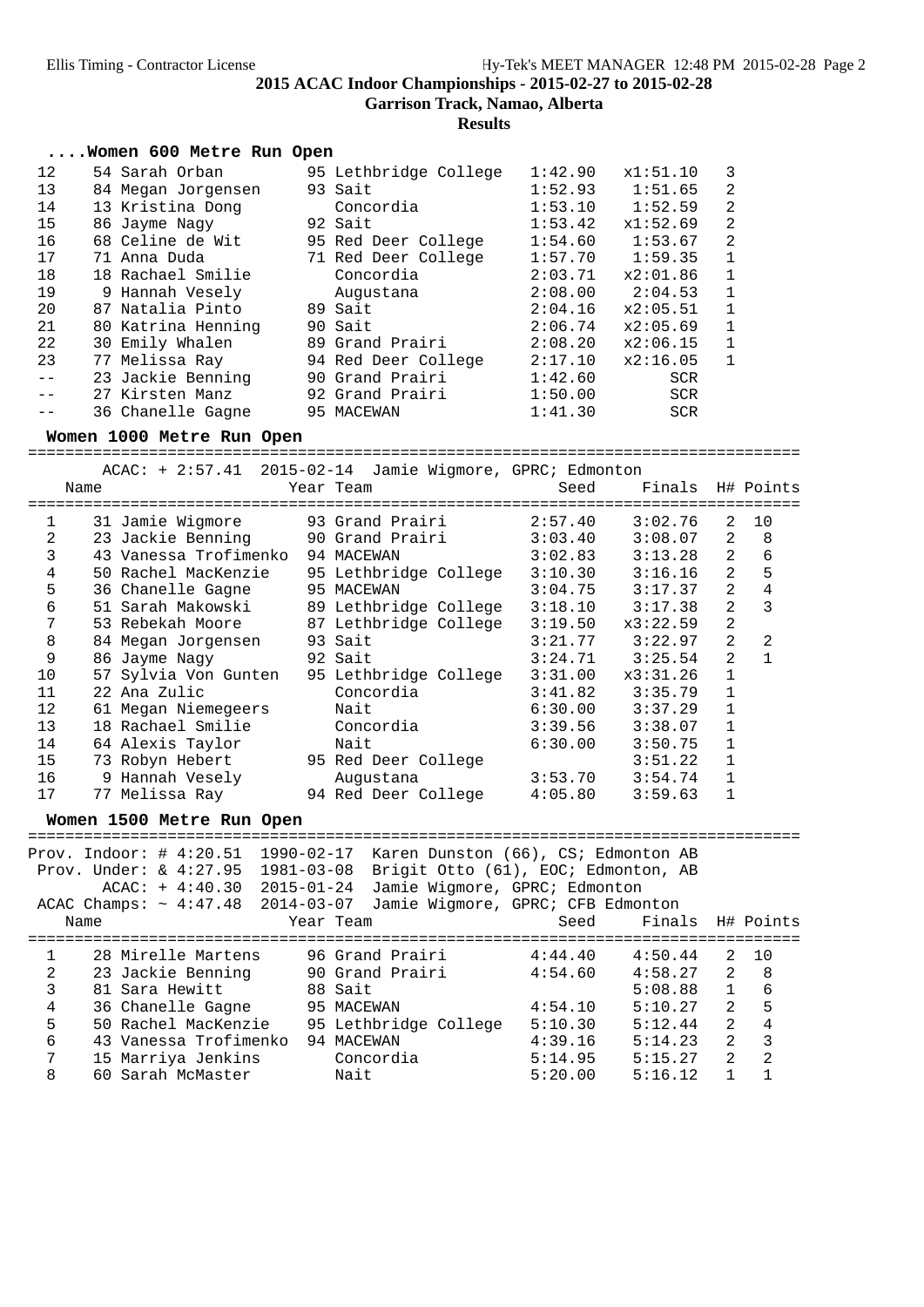**Garrison Track, Namao, Alberta**

**Results**

|    | Women 1500 Metre Run Open |                       |         |            |                |
|----|---------------------------|-----------------------|---------|------------|----------------|
| 9  | 51 Sarah Makowski         | 89 Lethbridge College | 5:15.80 | 5:17.83    | 2              |
| 10 | 74 Autumn Jackson         | 90 Red Deer College   |         | 5:34.78    |                |
| 11 | 14 Shelby Edgar           | Concordia             | 5:09.55 | 5:34.97    | 2              |
| 12 | 57 Sylvia Von Gunten      | 95 Lethbridge College |         | x5:36.48   |                |
| 13 | 85 Alison McPherson       | 93 Sait               | 5:19.39 | 5:36.60    | $\mathfrak{D}$ |
| 14 | 12 Brynn Devries          | Concordia             | 5:48.79 | x5:41.11   |                |
| 15 | 22 Ana Zulic              | Concordia             | 5:49.25 | x5:41.43   |                |
| 16 | 69 Samantha Debree        | 95 Red Deer College   | 5:53.40 | 5:50.15    |                |
| 17 | 72 Laura Friesen          | 92 Red Deer College   |         | x5:56.01   |                |
| 18 | 4 Jennifer Dillon         | Augustana             | 6:19.00 | 6:19.86    |                |
| 19 | 73 Robyn Hebert           | 95 Red Deer College   | 6:07.80 | x6:26.12   |                |
|    | 31 Jamie Wigmore          | 93 Grand Prairi       | 4:40.40 | <b>SCR</b> |                |
|    | 39 Nicole Kitt            | 95 MACEWAN            | 4:53.19 | <b>SCR</b> |                |
|    | 38 Alandra Jessup         | 96 MACEWAN            | 4:52.40 | <b>SCR</b> |                |

#### **Women 3000 Metre Run Open**

=================================================================================== Prov. Indoor: # 8:48.56 2008-03-07 Megan Metcalfe, ET; Valencia, Spain

| Name               |           |                                                                                                                                                                                                                                                                                  |                                                                                                                                                                  |                                                                                                                                                                                                                                                                                                                                                                                                   |                                                                                                                                                                                                                                                                       |
|--------------------|-----------|----------------------------------------------------------------------------------------------------------------------------------------------------------------------------------------------------------------------------------------------------------------------------------|------------------------------------------------------------------------------------------------------------------------------------------------------------------|---------------------------------------------------------------------------------------------------------------------------------------------------------------------------------------------------------------------------------------------------------------------------------------------------------------------------------------------------------------------------------------------------|-----------------------------------------------------------------------------------------------------------------------------------------------------------------------------------------------------------------------------------------------------------------------|
|                    |           |                                                                                                                                                                                                                                                                                  |                                                                                                                                                                  |                                                                                                                                                                                                                                                                                                                                                                                                   | 10                                                                                                                                                                                                                                                                    |
|                    |           |                                                                                                                                                                                                                                                                                  |                                                                                                                                                                  |                                                                                                                                                                                                                                                                                                                                                                                                   | 8                                                                                                                                                                                                                                                                     |
|                    |           |                                                                                                                                                                                                                                                                                  |                                                                                                                                                                  | 2                                                                                                                                                                                                                                                                                                                                                                                                 | 6                                                                                                                                                                                                                                                                     |
|                    |           |                                                                                                                                                                                                                                                                                  |                                                                                                                                                                  | 2                                                                                                                                                                                                                                                                                                                                                                                                 | 5                                                                                                                                                                                                                                                                     |
|                    |           |                                                                                                                                                                                                                                                                                  |                                                                                                                                                                  | 2                                                                                                                                                                                                                                                                                                                                                                                                 | $\overline{4}$                                                                                                                                                                                                                                                        |
| 81 Sara Hewitt     |           |                                                                                                                                                                                                                                                                                  | 11:02.82                                                                                                                                                         | $\mathbf{1}$                                                                                                                                                                                                                                                                                                                                                                                      | 3                                                                                                                                                                                                                                                                     |
|                    | Concordia |                                                                                                                                                                                                                                                                                  | 11:12.90                                                                                                                                                         | 2                                                                                                                                                                                                                                                                                                                                                                                                 | $\overline{2}$                                                                                                                                                                                                                                                        |
|                    |           |                                                                                                                                                                                                                                                                                  |                                                                                                                                                                  | $\overline{2}$                                                                                                                                                                                                                                                                                                                                                                                    | $\mathbf{1}$                                                                                                                                                                                                                                                          |
| 60 Sarah McMaster  | Nait      |                                                                                                                                                                                                                                                                                  |                                                                                                                                                                  | $\overline{2}$                                                                                                                                                                                                                                                                                                                                                                                    | $\mathbf{1}$                                                                                                                                                                                                                                                          |
|                    |           |                                                                                                                                                                                                                                                                                  |                                                                                                                                                                  | $\overline{2}$                                                                                                                                                                                                                                                                                                                                                                                    |                                                                                                                                                                                                                                                                       |
|                    |           |                                                                                                                                                                                                                                                                                  |                                                                                                                                                                  | $\overline{2}$                                                                                                                                                                                                                                                                                                                                                                                    |                                                                                                                                                                                                                                                                       |
|                    |           |                                                                                                                                                                                                                                                                                  | 12:28.78                                                                                                                                                         |                                                                                                                                                                                                                                                                                                                                                                                                   |                                                                                                                                                                                                                                                                       |
|                    |           |                                                                                                                                                                                                                                                                                  |                                                                                                                                                                  |                                                                                                                                                                                                                                                                                                                                                                                                   |                                                                                                                                                                                                                                                                       |
| 69 Samantha Debree |           |                                                                                                                                                                                                                                                                                  |                                                                                                                                                                  |                                                                                                                                                                                                                                                                                                                                                                                                   |                                                                                                                                                                                                                                                                       |
| 4 Jennifer Dillon  |           |                                                                                                                                                                                                                                                                                  |                                                                                                                                                                  | $\mathbf{1}$                                                                                                                                                                                                                                                                                                                                                                                      |                                                                                                                                                                                                                                                                       |
|                    |           |                                                                                                                                                                                                                                                                                  | DNS                                                                                                                                                              | 2                                                                                                                                                                                                                                                                                                                                                                                                 |                                                                                                                                                                                                                                                                       |
|                    |           | 10:33.76                                                                                                                                                                                                                                                                         | <b>SCR</b>                                                                                                                                                       |                                                                                                                                                                                                                                                                                                                                                                                                   |                                                                                                                                                                                                                                                                       |
|                    |           | Prov. Under: & 9:20.44 1990-02-18<br>$ACAC: + 10:10.56 2015-02-07$<br>Year Team<br>36 Chanelle Gagne 95 MACEWAN<br>43 Vanessa Trofimenko 94 MACEWAN<br>88 Sait<br>15 Marriya Jenkins<br>92 Claire Dolphin 96 MACEWAN<br>85 Alison McPherson 93 Sait<br>14 Shelby Edgar Concordia | 28 Mirelle Martens      96 Grand Prairi<br>29 Amanda Patteson 91 Grand Prairi<br>74 Autumn Jackson 90 Red Deer College<br>Augustana<br>39 Nicole Kitt 95 MACEWAN | $10 - 10$<br>Lisa Harvey (70), CS; Edmonton, AB<br>Mirelle Martens, GPRC; Edmonton<br>Seed<br>50 Rachel MacKenzie 95 Lethbridge College 11:31.80<br>11:13.80<br>11:24.98<br>$11:13.00$ $11:27.53$<br>$11:40.08$ $x11:28.99$<br>$11:34.15$ $11:47.81$<br>72 Laura Friesen 32 Red Deer College 12:52.20 12:47.79<br>95 Red Deer College   13:12.80   x12:48.40<br>$13:51.60$ $13:45.43$<br>11:21.44 | ACAC Champs: ~ 10:48.39 2014-03-08 Vanessa Trofimenkof, GMU; CFB Edmonton<br>Finals H# Points<br>$10:10.30$ $10:21.53$ $2$<br>$11:02.00$ $10:48.12$ $2$<br>10:50.29<br>$10:57.36$ $10:50.60$<br>10:55.43<br>51 Sarah Makowski 89 Lethbridge College 11:33.20 11:22.24 |

#### **Women 4x400 Metre Relay Open**

=================================================================================== ACAC: + 4:16.30 2015-02-07 Grande Prairie, GPRC; Edmonton

|                                  | ACAC Champs: ~ 4:20.26 2014-03-08 MacEwan University, GMU; CFB Edmonton |
|----------------------------------|-------------------------------------------------------------------------|
| Team                             | Seed Finals H# Points                                                   |
| 1 Grand Prairie Regional College | $4:16.30 \qquad 4:19.10 \sim 2 \quad 10$                                |
| 1) 23 Jackie Benning 90          | 2) 29 Amanda Patteson 91                                                |
| 3) 27 Kirsten Manz 92            | 4) 31 Jamie Wigmore 93                                                  |
| 2 Lethbridge College             | $4:18.30$ $4:20.39$ 2 8                                                 |
| 1) 56 Caylee Vogel 94            | 2) 54 Sarah Orban 95                                                    |
| 3) 51 Sarah Makowski 89          | 4) 50 Rachel MacKenzie 95                                               |
| 3 Grant MacEwan University       | $4:33.97$ $4:21.66$ 2<br>6                                              |
| 1) 41 Amanda Ntiamoah 92         | 2) 36 Chanelle Gagne 95                                                 |
|                                  |                                                                         |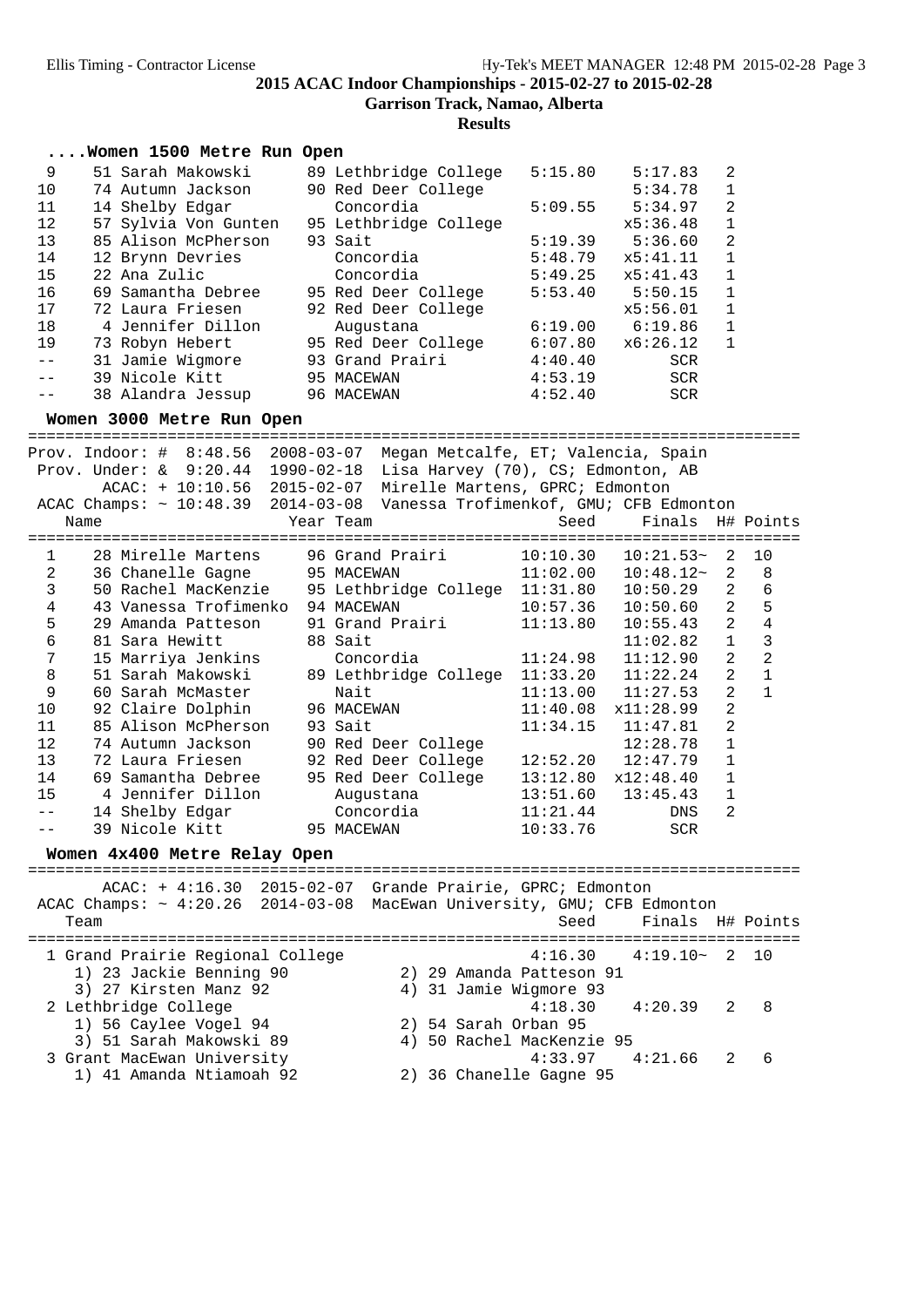**Garrison Track, Namao, Alberta**

**Results**

|               |        | Women 4x400 Metre Relay Open                                          |                                                                                                                 |         |                  |                |                |
|---------------|--------|-----------------------------------------------------------------------|-----------------------------------------------------------------------------------------------------------------|---------|------------------|----------------|----------------|
|               |        | 3) 43 Vanessa Trofimenkoff 94                                         | 4) 38 Alandra Jessup 96                                                                                         |         |                  |                |                |
|               | 4 Sait |                                                                       |                                                                                                                 | 4:50.16 | 4:43.74          | 1              | 5              |
|               |        | 1) 81 Sara Hewitt 88                                                  | 2) 86 Jayme Nagy 92                                                                                             |         |                  |                |                |
|               |        | 3) 84 Megan Jorgensen 93                                              | 4) 78 Becca Gould 93                                                                                            |         |                  |                |                |
|               |        | 5 Concordia University                                                |                                                                                                                 | 4:45.47 | 4:52.17          | 2              | 4              |
|               |        | 1) 13 Kristina Dong                                                   | 2) 18 Rachael Smilie                                                                                            |         |                  |                |                |
|               |        | 3) 12 Brynn Devries                                                   | 4) 14 Shelby Edgar                                                                                              |         |                  |                |                |
|               |        | 6 Red Deer College                                                    |                                                                                                                 | 5:03.60 | 4:57.33          | 1              | 3              |
|               |        | 1) 71 Anna Duda 71                                                    | 2) 73 Robyn Hebert 95                                                                                           |         |                  |                |                |
|               |        | 3) 74 Autumn Jackson 90                                               | 4) 68 Celine de Wit 95                                                                                          |         |                  |                |                |
|               |        | Men 300 Metre Dash Open                                               |                                                                                                                 |         |                  |                |                |
|               |        | Top 8 Advance by Time                                                 |                                                                                                                 |         |                  |                |                |
|               |        |                                                                       |                                                                                                                 |         |                  |                |                |
|               |        | Prov. Indoor: # 32.95 2004-01-31 Tyler Christopher (83), Winnipeg, MB |                                                                                                                 |         |                  |                |                |
|               |        | ACAC: + 36.69 2015-02-14 Ben Thomas, CUE; Edmonton                    |                                                                                                                 |         |                  |                |                |
|               | Name   |                                                                       | Year Team                                                                                                       | Seed    | Prelims          | Η#             |                |
| Preliminaries |        |                                                                       |                                                                                                                 |         |                  |                |                |
| $\mathbf{1}$  |        | 21 Ben Thomas                                                         | Concordia                                                                                                       | 36.69   | 38.20q           | 4              |                |
| 2             |        | 88 Michael Schnare                                                    | 91 Sait                                                                                                         | 38.66   | 38.36q           | 3              |                |
| 3             |        | 44 Alex Andres                                                        | 95 Lethbridge College                                                                                           | 37.00   | 38.51q           | 4              |                |
| 4             |        | 45 Evan Brown                                                         | 93 Lethbridge College                                                                                           | 37.99   | 38.69q           | 4              |                |
| 5             |        | 66 Jonathan Allan                                                     | 96 Red Deer College                                                                                             | 37.10   | 38.70q           | 4              |                |
| 6             |        | 19 Kenton Sportak                                                     | Concordia                                                                                                       | 38.43   | 39.11q           | 3              |                |
| 7             |        | 6 Trent Hebert                                                        | Augustana                                                                                                       | 41.20   | 40.58q           | 1              |                |
| 8             |        | 37 David Ilkiw                                                        | 96 MACEWAN                                                                                                      | 38.13   | 40.73q           | 3              |                |
| 9             |        | 70 Mitchell Dore                                                      | 95 Red Deer College                                                                                             | 39.80   | 40.82            | $\overline{2}$ |                |
| 10            |        | 79 Kyle Hansvall                                                      | 95 Sait                                                                                                         | 39.66   | 41.47            | 2              |                |
| 11            |        | 83 Tim Huynh                                                          | 86 Sait                                                                                                         | 39.55   | 41.77            | 3              |                |
| 12            |        | 25 Ian Keefe                                                          | 94 Grand Prairi                                                                                                 | 40.40   | 42.61            | 2              |                |
| 13            |        | 52 Thomas McCullagh                                                   | 91 Lethbridge College                                                                                           | 42.73   | 42.63            | 1              |                |
| 14            |        | 46 Mena Carlos                                                        | 90 Lethbridge College                                                                                           | 43.56   | 43.22            | $\mathbf 1$    |                |
| 15            |        | 62 Connor O'Donovan                                                   | Nait                                                                                                            |         | 44.71            | $\mathbf{1}$   |                |
| $- -$         |        | 16 Cornelius Koeman                                                   | Concordia                                                                                                       | 40.10   | 40.65            | 2              |                |
|               |        | Men 300 Metre Dash Open                                               |                                                                                                                 |         |                  |                |                |
|               |        |                                                                       |                                                                                                                 |         |                  |                |                |
|               |        | Prov. Indoor: # 32.95 2004-01-31 Tyler Christopher (83), Winnipeg, MB |                                                                                                                 |         |                  |                |                |
|               |        | ACAC: + 36.69 2015-02-14 Ben Thomas, CUE; Edmonton                    |                                                                                                                 |         |                  |                |                |
|               | Name   |                                                                       | Year Team and the Mean of the Maria State of the Maria State of the Maria State of the Maria State of the Maria | Prelims | Finals H# Points |                |                |
|               |        |                                                                       |                                                                                                                 |         |                  |                |                |
| Finals        |        |                                                                       |                                                                                                                 |         |                  |                |                |
| $\mathbf{1}$  |        | 44 Alex Andres                                                        | 95 Lethbridge College                                                                                           | 38.51   | 37.52            | 2              | 10             |
| 2             |        | 21 Ben Thomas                                                         | Concordia                                                                                                       | 38.20   | 37.64            | 2              | 8              |
| 3             |        | 88 Michael Schnare                                                    | 91 Sait                                                                                                         | 38.36   | 38.03            | $\overline{2}$ | 6              |
| 4             |        | 66 Jonathan Allan                                                     | 96 Red Deer College                                                                                             | 38.70   | 38.38            | $\mathbf{1}$   | 5              |
| 5             |        | 45 Evan Brown                                                         | 93 Lethbridge College                                                                                           | 38.69   | 38.54            | 2              | $\,4$          |
| 6             |        | 19 Kenton Sportak                                                     | Concordia                                                                                                       | 39.11   | 39.31            | $\mathbf{1}$   | 3              |
| 7             |        | 6 Trent Hebert                                                        | Augustana                                                                                                       | 40.58   | 40.09            | $\mathbf{1}$   | $\overline{c}$ |
| 8             |        | 37 David Ilkiw                                                        | 96 MACEWAN                                                                                                      | 40.73   | 41.15            | $\mathbf{1}$   | 1              |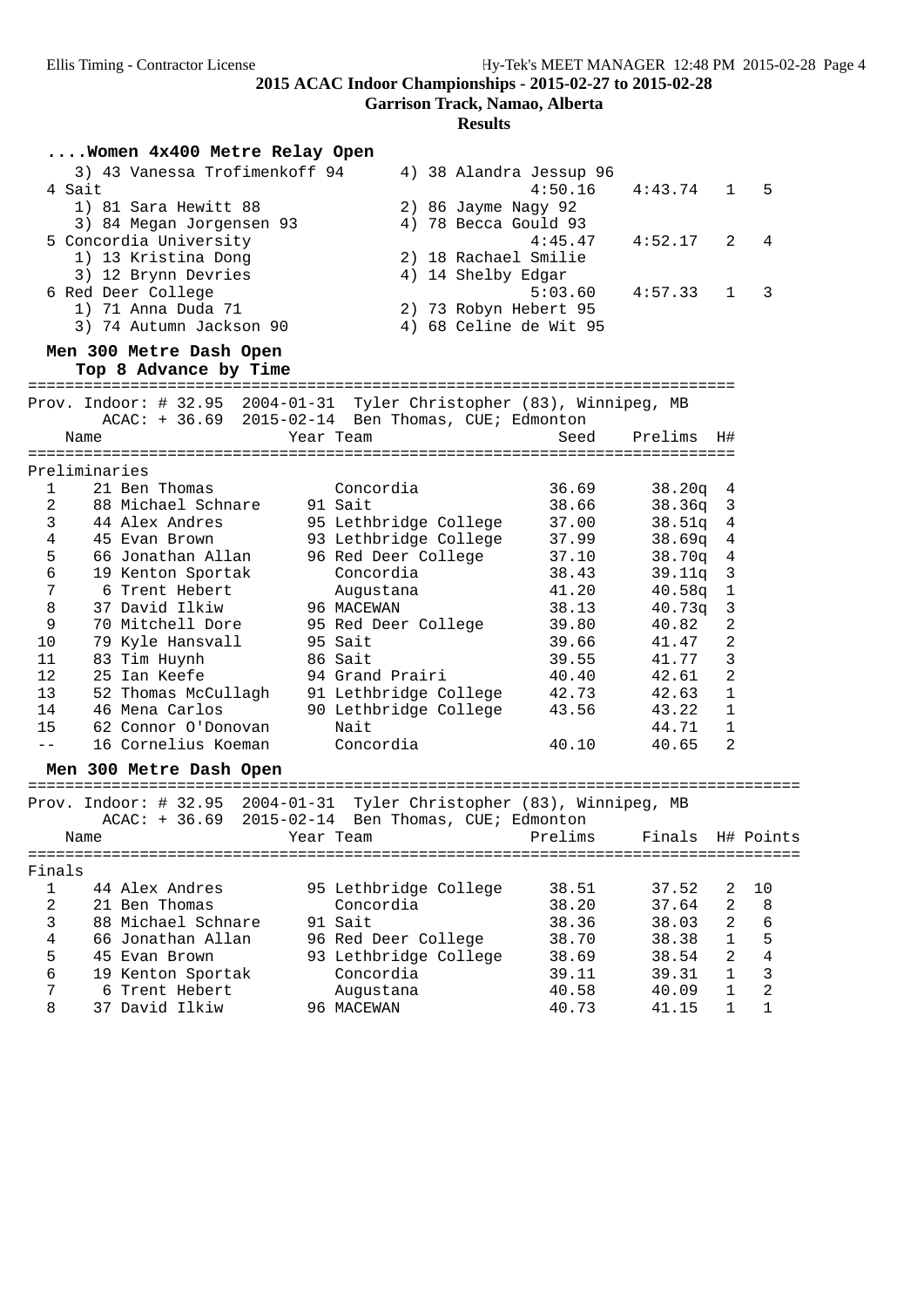**Garrison Track, Namao, Alberta**

**Results**

### **Men 600 Metre Run Open**

|                |      | $ACAC: + 1:21.82$       | 2014-02-09 Kenton Sportank, SAIT; Edmonton                    |         |                                           |                |                |
|----------------|------|-------------------------|---------------------------------------------------------------|---------|-------------------------------------------|----------------|----------------|
|                | Name |                         | Year Team                                                     | Seed    | Finals                                    |                | H# Points      |
|                |      |                         |                                                               |         |                                           |                |                |
| 1              |      | 44 Alex Andres          | 95 Lethbridge College                                         | 1:23.60 | 1:25.31                                   | 3              | 10             |
| 2              |      | 21 Ben Thomas           | Concordia                                                     | 1:25.33 | 1:26.67                                   | 3              | 8              |
| 3              |      | 19 Kenton Sportak       | Concordia                                                     | 1:24.95 | 1:26.79                                   | 3              | 6              |
| 4              |      | 90 Tom Strachan         | 91 Sait                                                       | 1:31.24 | 1:26.84                                   | 3              | 5              |
| 5              |      | 45 Evan Brown           | 93 Lethbridge College                                         | 1:27.80 | 1:27.39                                   | 3              | 4              |
| 6              |      | 88 Michael Schnare      | 91 Sait                                                       | 1:34.58 | 1:28.37                                   | 2              | 3              |
| 7              |      | 42 Brandon Toal         | 96 MACEWAN                                                    | 1:32.41 | 1:30.07                                   | 3              | 2              |
| 8              |      | 66 Jonathan Allan       | 96 Red Deer College                                           | 1:34.00 | 1:31.42                                   | 2              | $\mathbf{1}$   |
| 9              |      | 70 Mitchell Dore        | 95 Red Deer College                                           | 1:33.50 | 1:31.58                                   | $\overline{a}$ |                |
| 10             |      | 16 Cornelius Koeman     | Concordia                                                     | 1:32.77 | x1:33.15                                  | 3              |                |
| 11             |      | 6 Trent Hebert          | Augustana                                                     | 1:37.30 | 1:35.15                                   | 2              |                |
| 12             |      | 79 Kyle Hansvall        | 95 Sait                                                       | 1:35.00 | x1:35.65                                  | $\overline{2}$ |                |
| 13             |      | 34 Kyle Dong            | 95 MACEWAN                                                    | 1:36.60 | 1:37.20                                   | 2              |                |
| 14             |      | 26 Josh Malmstem        | 96 Grand Prairi                                               | 1:37.10 | 1:37.45                                   | $\overline{2}$ |                |
|                |      |                         |                                                               |         |                                           |                |                |
| 15             |      | 52 Thomas McCullagh     | 91 Lethbridge College                                         | 1:42.20 | x1:38.30                                  | 1              |                |
| 16             |      | 46 Mena Carlos          | 90 Lethbridge College                                         | 1:40.04 | x1:41.49                                  | 1              |                |
| 17             |      | 1 Reece Bailey          | Augustana                                                     | 1:47.00 | 1:44.66                                   | 1              |                |
| $- -$          |      | 49 Boaz Korir           | 92 Lethbridge College                                         | 1:26.70 | <b>SCR</b>                                |                |                |
| $- -$          |      | 25 Ian Keefe            | 94 Grand Prairi                                               | 1:33.90 | <b>SCR</b>                                |                |                |
|                |      |                         |                                                               |         |                                           |                |                |
|                |      |                         |                                                               |         |                                           |                |                |
|                |      | Men 1000 Metre Run Open |                                                               |         |                                           |                |                |
|                |      |                         |                                                               |         |                                           |                |                |
|                |      |                         | Prov. Indoor: # 2:24.02 2014-01-18 Brad Bickley, U of Calgary |         |                                           |                |                |
|                |      | $ACAC: + 2:32.35$       | 2014-02-08 Kenton Sportank, SAIT; Edmonton                    |         |                                           |                |                |
|                | Name |                         | Year Team                                                     | Seed    | Finals<br>=============================== |                | H# Points      |
|                |      |                         |                                                               |         |                                           |                |                |
| 1              |      | 47 Alex Harding         | 94 Lethbridge College                                         | 2:34.10 | 2:39.89                                   | 2              | 10             |
| $\overline{a}$ |      | 49 Boaz Korir           | 92 Lethbridge College                                         | 2:38.30 | 2:41.48                                   | $\overline{a}$ | 8              |
| 3              |      | 90 Tom Strachan         | 91 Sait                                                       | 2:46.50 | 2:41.59                                   | 2              | 6              |
| 4              |      | 11 Kevin Chambers       | Concordia                                                     | 2:45.75 | 2:44.49                                   | 2              | 5              |
| 5              |      | 17 Michael Quick        | Concordia                                                     | 2:41.77 | 2:44.50                                   | $\overline{a}$ | $\overline{4}$ |
| 6              |      | 42 Brandon Toal         | 96 MACEWAN                                                    | 2:49.91 | 2:47.47                                   | 2              | 3              |
| 7              |      | 20 Kirk Sundt           | Concordia                                                     | 2:40.90 | x2:50.86                                  | 2              |                |
| 8              |      | 40 Roscoe Lord          | 96 MACEWAN                                                    | 2:52.87 | 2:59.51                                   | $\mathbf 1$    | 2              |
| 9              |      | 34 Kyle Dong            | 95 MACEWAN                                                    | 2:50.18 | x3:00.88                                  | 2              |                |
| 10             |      | 26 Josh Malmstem        | 96 Grand Prairi                                               | 2:57.40 | 3:02.11                                   | 1              | $\mathbf{1}$   |
| 11             |      | 35 Adam Epp             | 94 MACEWAN                                                    | 2:58.32 | x3:07.64                                  | $\mathbf{1}$   |                |
| 12             |      | 76 Lucas Plamondon      | 93 Red Deer College                                           |         | 3:11.10                                   | $\mathbf{1}$   |                |
| 13             |      | 63 Jackson Schneider    | Nait                                                          | 3:10.00 | 3:16.89                                   | $\mathbf{1}$   |                |
| 14             |      | 1 Reece Bailey          | Augustana                                                     | 3:14.90 | 3:16.91                                   | 1              |                |
| 15             |      | 59 Lee Horton           | Nait                                                          | 3:10.00 | 3:24.74                                   | $\mathbf 1$    |                |
| $-$            |      | 44 Alex Andres          | 95 Lethbridge College                                         | 2:37.10 | <b>DNS</b>                                | 2              |                |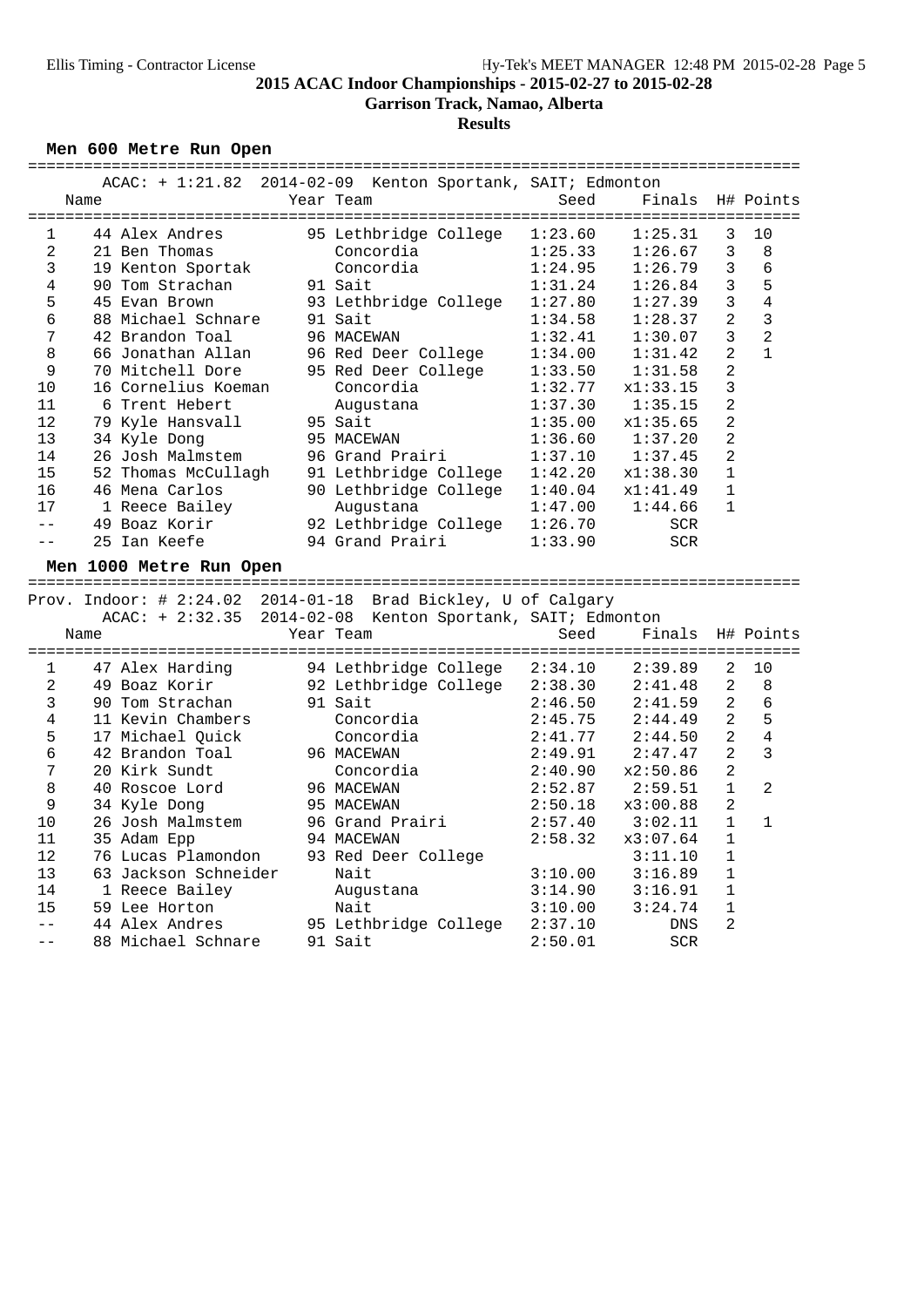**Garrison Track, Namao, Alberta**

**Results**

**Men 1500 Metre Run Open**

|                |      |                         | Prov. Indoor: # 3:46.93 1987-02-21 Scott Robertson (54), CTB; Edmonton, AB |          |                  |                |                |
|----------------|------|-------------------------|----------------------------------------------------------------------------|----------|------------------|----------------|----------------|
|                |      |                         | Prov. Under: & 3:52.22 1995-02-25 Jeremy Deere (75), CS; Saskatoon, SK     |          |                  |                |                |
|                |      |                         | ACAC: + 4:05.28 2015-02-07 Alex Harding, LCK; Edmonton                     |          |                  |                |                |
|                |      |                         | ACAC Champs: ~ 4:13.42 2014-03-07 Hyaden Hollowell, GPRC; CFB Edmonton     |          |                  |                |                |
|                | Name |                         | Year Team                                                                  | Seed     | Finals H# Points |                |                |
|                |      |                         |                                                                            |          |                  |                |                |
| 1              |      | 47 Alex Harding         | 94 Lethbridge College                                                      | 4:05.30  | 4:13.73          | 2              | 10             |
| 2              |      | 20 Kirk Sundt           | Concordia                                                                  | 4:06.90  | 4:15.79          | 2              | 8              |
| 3              |      | 44 Alex Andres          | 95 Lethbridge College                                                      | 4:08.30  | 4:22.66          | 2              | 6              |
| $\overline{4}$ |      | 11 Kevin Chambers       | Concordia                                                                  | 4:29.36  | 4:23.54          | 2              | 5              |
| 5              |      | 17 Michael Quick        | Concordia                                                                  | 4:16.08  | x4:27.55         | $\overline{2}$ |                |
| 6              |      | 67 Noah Arychuk         | 95 Red Deer College                                                        | 4:38.40  | 4:30.43          | 2              | 4              |
| 7              |      | 40 Roscoe Lord          | 96 MACEWAN                                                                 | 4:33.98  | 4:31.41          | 2              | $\mathbf{3}$   |
| 8              |      | 91 Matt Vrielink        | 93 Sait                                                                    | 4:26.96  | 4:31.63          | $\overline{a}$ | $\overline{2}$ |
|                |      |                         |                                                                            |          |                  | 2              | $\mathbf{1}$   |
| 9              |      | 24 Jon Fernandes        | 87 Grand Prairi                                                            | 4:37.20  | 4:35.28          |                |                |
| 10             |      | 35 Adam Epp             | 94 MACEWAN                                                                 | 4:44.63  | 4:37.57          | $\mathbf{2}$   |                |
| 11             |      | 82 Sean Hickey          | 92 Sait                                                                    | 4:32.35  | 4:38.56          | $\mathbf{2}$   |                |
| 12             |      | 75 Andrew Jacobs        | 93 Red Deer College                                                        |          | 4:49.70          | $\mathbf{1}$   |                |
| 13             |      | 3 Joedy Dalke           | Augustana                                                                  | 4:56.00  | 4:59.51          | 1              |                |
| 14             |      | 76 Lucas Plamondon      | 93 Red Deer College                                                        |          | x5:09.80         | 1              |                |
| 15             |      | 2 Michael Cole          | Augustana                                                                  | 5:15.00  | 5:19.00          | 1              |                |
| 16             |      | 7 Ryan O'Donoghue       | Augustana                                                                  | 5:30.00  | x5:36.14         | 1              |                |
| 17             |      | 10 Emil Yim             | Augustana                                                                  | 5:39.00  | x6:00.79         | $\mathbf{1}$   |                |
| $- -$          |      | 48 Edwin Kaitany        | 91 Lethbridge College                                                      |          | DNS              | $\mathbf{1}$   |                |
| $ -$           |      | 26 Josh Malmstem        | 96 Grand Prairi                                                            | 4:44.80  | SCR              |                |                |
| $- -$          |      | 32 Brandon Wladyko      | 86 Grand Prairi                                                            | 4:34.70  | <b>SCR</b>       |                |                |
|                |      | 8 Cam Raynor            | Augustana                                                                  | 5:00.00  | <b>SCR</b>       |                |                |
|                |      |                         |                                                                            |          |                  |                |                |
|                |      |                         |                                                                            |          |                  |                |                |
|                |      | Men 3000 Metre Run Open |                                                                            |          |                  |                |                |
|                |      |                         |                                                                            |          |                  |                |                |
|                |      |                         | Prov. Indoor: # $7:59.2h$ 1980-01-19 Dean Childs (1957), CS; New York NY   |          |                  |                |                |
|                |      |                         | Prov. Under: $\&$ 8:16.2h 1976-02-22 Dean Childs (57), CS; Edmonton, AB    |          |                  |                |                |
|                |      | $ACAC: + 8:59.31$       | 2015-02-01 Alex Harding, LCK; Calgary                                      |          |                  |                |                |
|                |      |                         | ACAC Champs: ~ 9:02.42 2014-03-08 Solomon Ngetich, LCK; CFB Edmonton       |          |                  |                |                |
|                | Name |                         | Year Team                                                                  | Seed     | Finals           |                | H# Points      |
|                |      |                         |                                                                            |          |                  |                |                |
| 1              |      | 47 Alex Harding         | 94 Lethbridge College 8:59.30                                              |          | $8:58.15+$       | 2              | 10             |
| 2              |      | 20 Kirk Sundt           | Concordia                                                                  | 9:00.78  | 9:13.70          | 2              | 8              |
| 3              |      | 42 Brandon Toal         | 96 MACEWAN                                                                 | 9:24.07  | 9:33.06          | 2              | 6              |
| 4              |      | 67 Noah Arychuk         | 95 Red Deer College                                                        | 9:54.00  | 9:40.97          | 2              | 5              |
| 5              |      | 82 Sean Hickey          | 92 Sait                                                                    | 9:58.88  | $9:45.90$ 2 4    |                |                |
| 6              |      | 48 Edwin Kaitany        | 91 Lethbridge College                                                      |          | 9:49.35          | 1              | 3              |
| 7              |      | 5 Jonathan Fuller       | Augustana                                                                  | 9:58.80  | 9:54.44          | 2              | 2              |
| 8              |      | 40 Roscoe Lord          | 96 MACEWAN                                                                 | 9:50.95  | 9:54.57          | 2              | $\mathbf{1}$   |
| 9              |      | 32 Brandon Wladyko      | 86 Grand Prairi                                                            | 10:00.70 | 9:57.47          | 2              |                |
| 10             |      | 91 Matt Vrielink        | 93 Sait                                                                    | 10:15.83 | 10:00.42         | 1              |                |
| 11             |      | 11 Kevin Chambers       | Concordia                                                                  | 9:39.68  | 10:01.33         | 2              |                |
| 12             |      | 35 Adam Epp             | 94 MACEWAN                                                                 | 10:14.28 | x10:04.60        | 2              |                |
| 13             |      | 24 Jon Fernandes        | 87 Grand Prairi                                                            | 9:58.20  | 10:04.95         | 2              |                |
| 14             |      | 75 Andrew Jacobs        | 93 Red Deer College                                                        | 10:27.30 | 10:48.69         | 1              |                |
| 15             |      | 3 Joedy Dalke           | Augustana                                                                  | 10:37.30 | 10:59.26         | 1              |                |
| 16             |      | 2 Michael Cole          | Augustana                                                                  | 11:16.40 | x12:09.60        | 1              |                |
| $17$           |      | 7 Ryan O'Donoghue       | Augustana                                                                  | 11:50.20 | x12:25.09        | 1              |                |
| 18             |      | 10 Emil Yim             | Augustana<br>92 Lethbridge College                                         | 12:09.30 | x13:33.56        | 1              |                |